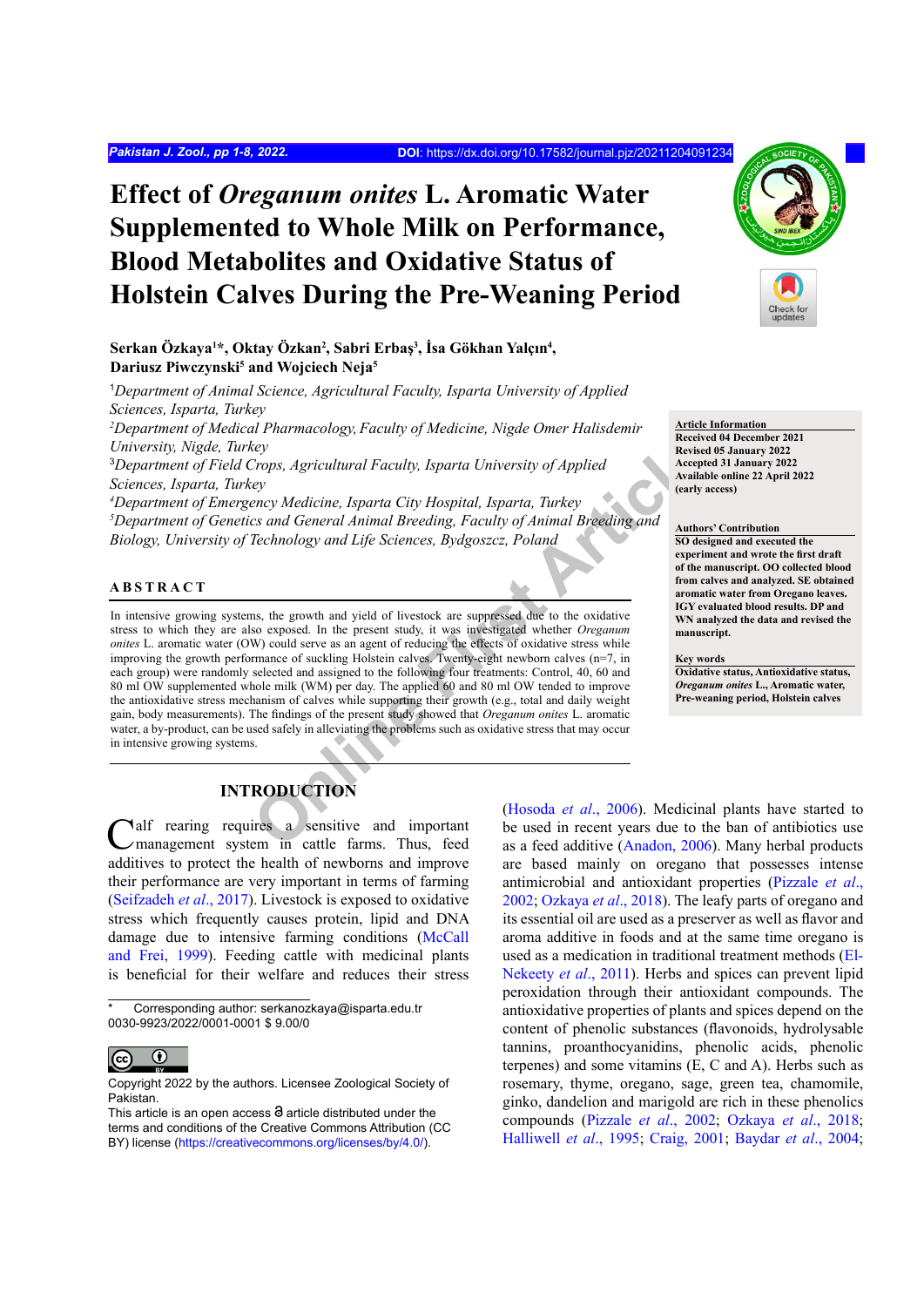[Cetkovic](#page-6-6) *et al*., 2004; [Skerget](#page-7-2) *et al*., 2005; [Bakirel](#page-5-2) *et al*., [2008;](#page-5-2) [Fasseas](#page-6-7) *et al*., 2008; [Ozkan](#page-6-8) *et al*., 2010).

[e](#page-7-3)ffect. The supplementation of<br>
the colect that the same of calves and the same through the same through the same through the same shower, it tends to the same value was 4.91 and the standard proper and hall profile of ca There are studies on herbs and spices which illustrate their effects on health and performance of livestock. Herbal feed additives increase the daily weight gain by improving the dry matter intake of calves, however, did not affect the feed conversion ratio. In addition to all these findings, herbal additives positively affected the health status of calves ([Seifzadeh](#page-7-0) *et al*., 2017). Herbal feed additives (mint, clove, lemongrass) added to the diets of Holstein steers positively affected nutrient metabolism, antioxidant activity, immune system and ruminal fermentation [\(Hosoda](#page-6-1) *et al*., 2006), it was reported that rumen fermentation is manipulated, however, this modification had no effect. The supplementation of oregano aromatic water to calf milk replacer has no effect on live weight and body measurements, however, it tends to improve the immune system of calves and therefore has a positive effect on general health profile of calves [\(Ozkaya](#page-6-2) *et al*., 2018). It has been reported that oregano essential oil does not affect the weight gain and feed intake of male rats, however, it has a protective effect against aflatoxin toxicity and thus is a potential antioxidant (El-[Nekeety](#page-6-3) *et al*., 2011). In a study conducted with oregano essential oil, it was reported that the oil could be an appropriate to manipulate rumen fermentation, however, it had no effect on daily weight gain, dry matter intake and feed conversion ratio of calves (Vakili *et al*., 2013). Cumin and garlic, which are used as herbal feed additives, improved the general health status, metabolic functions, performance and nutrient digestibility of buffalo calves [\(Hassan and Abdel-Rahem, 2013\)](#page-6-9). Oregano essential oil can be used as an ideal liquid feed additive to improve feed efficiency and growth performance and also reduce the incidence of diarrhea cases and facilitate early weaning of calves (Tapki *et al*., 2020). Plant extracts (carvacrol, capsicum oleoresin and cinnamaldehyde) added to young pig rations exposed to oxidative stress conditions showed antioxidative properties [\(Frankic](#page-6-10) *et al*., 2010). In our previous study, we investigated the effect of *Oreganum onites* L. aromatic water supplemented to milk replacer on performance, immunity and general health profiles of calves. However, in current study, we hypothesize that supplementation of *Oreganum onites* L. aromatic water to milk would support its antioxidative defense mechanism of calves. As far as we know, no studies have been conducted to investigate the effects of *Oreganum onites* L. aromatic water supplemented to milk on nutritional oxidative stress in calves (It is an imbalance between pro-oxidant load and antioxidant defense as a result of excessive oxidative load or of inadequate supply of the organism with nutrients). Therefore, the focus of our research was to investigate the effects of *Oreganum onites* L. aromatic water on oxidative

stress as well as growth performance of suckling calves.

## **MATERIALS AND METHODS**

## *Animals and dietary treatments*

The experiment was performed in Osmanli Farm, Serik, Antalya and its protocol was reviewed by the Akdeniz University Local Committee on Animal Research Ethics (Protocol number: 2015.01.004), Antalya, Turkey. The study was carried out with calves born between October 2014 and February 2015 in the Osmanli Dairy Cattle Farm in Karincali village of Serik district of Antalya, Turkey.

Twenty-eight newborn Holstein calves were penned in individual boxes in a naturally ventilated barn. The calves were randomly selected and allocated into four groups (n=7; the power analysis method was used to determine the number of calves in the groups with the highest mean value for *Enterobacteriaceae* count in the gut was 6.31, the lowest mean value was 4.91 and the standard deviation was 1.09) under natural ventilation and lighting conditions. Four-dayold calves were included in the experiment after feeding with colostrum for 3 d in order to eliminate the effect of the colostrum. The calves had free access to a starter and clean water. A total of 4L whole milk (WM) in the morning (2L) and in the evening (2L) was provided to the calves in equal portions. Treatment included: (CNT) control diet (4L WM),  $(T_2)$  control diet (4L WM) + 40 ml aromatic water,  $(T_3)$ control diet (4L WM) + 60 ml aromatic water,  $(T_4)$  control diet (4 l WM) + 80 ml aromatic water according to  $Oz$ kaya *et al*. (2018). Chemical composition of ration used in the present study is shown in Table I. The crude protein ratio of starter was determined by using Kjeldahl method (20; method: 954.01) and ether extract was determined by using Soxhlet method (20; method 920.39). Neutral detergent fibre (NDF), Acid detergent fibre (ADF) and Acid detergent lignin (ADL) were analysed using the ANKOM220 Fibre Analyser (Ankom Technology, Macedon, NY, USA). Metabolic energy was calculated according to Turkish Standards Institution (1991). Fat% (Method: IDF 141C:2000), protein% (method: IDF 141C:2000), lactose% (Methods: IDF 141C:2000) of WM were analysed using a Bentley B150 milk analyser (Bentley Combi 150, Bentley Instruments, Inc. Minnesota, Chaska, USA).

#### *Sample collection*

Calves were weighed after fasting of 12 h and BW was recorded weekly. Daily feed intake (DFI) of calves was determined by weighing at the same time every day. Calves were weaned when they started consuming an average 800 g of starter for three days consecutively. Daily weight gain (DWG) was calculated as

Total BW gain (kg)/total days of the study Feed conversion ratio (FCR) was calculated as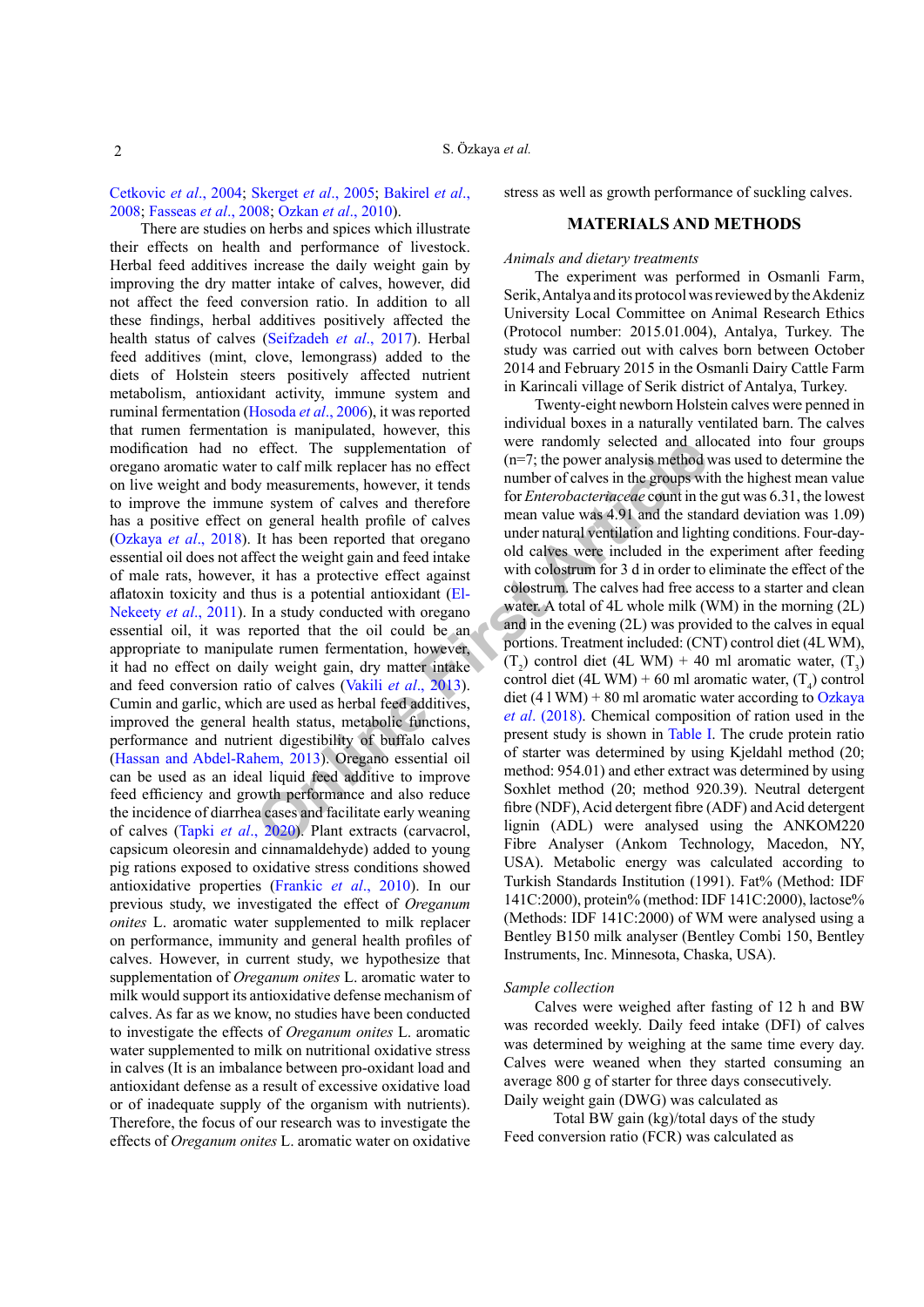Total dry matter intake (DMI) (kg)/total BW gain (kg).

The calves body growth was monitored weekly. Body length (BL, cm), body depth (BD, cm), withers height (WH, cm), ad hip height (HH, cm) was determined with measuring stick and chest girth (CG, cm) was determined by measuring tape ([Ozkaya](#page-6-2) *et al*., 2018).

Blood samples were collected from jugular veins of calves at the weaning. Blood samples were placed into nonadditive tubes to measure biochemical blood parameters (alanin aminotransferase, ALT; aspartate aminotransferase AST; alkaline phoshatase, ALP; glucose, GLU; Urea; total cholesterol, TC; creatine, CREA; uric acid, UA; triglycerides, TG and total antioxidant capacity, TAC; total oxidant capacity, TOC) and transferred to laboratory with ice packs. Serum was separated by centrifugation at 3000 rpm for 10 min. Biochemical blood parameters were analysed by Mindray BS120 Vet (Mindray Corporation, Nanshan, China).

<span id="page-2-0"></span>**Table I. Composition of WM supplemented with and without OW and composition of calf starter.**

| with ice packs. Serum was separated by centrifugation at<br>3000 rpm for 10 min. Biochemical blood parameters were<br>analysed by Mindray BS120 Vet (Mindray Corporation,<br>Nanshan, China).<br>Table I. Composition of WM supplemented with and<br>without OW and composition of calf starter. |            |                  |         |         |                                    | distillation flask (750 ml).<br>Total phenolic<br>compou<br>extracted (Tassoni et al., 2005<br>spectrophotometrically (PG T80-<br>PG Instruments Ltd. Leicestershire<br>reagent (Singleton and Rossi,<br>analysis was used to reverse-<br>liquid chromatography (Shimad: |
|--------------------------------------------------------------------------------------------------------------------------------------------------------------------------------------------------------------------------------------------------------------------------------------------------|------------|------------------|---------|---------|------------------------------------|--------------------------------------------------------------------------------------------------------------------------------------------------------------------------------------------------------------------------------------------------------------------------|
| Ingredients, $(g \ kg-1)$                                                                                                                                                                                                                                                                        | <b>CNT</b> | $\mathbf{T},$    | $T_{3}$ | $T_{4}$ | Calf<br>starter <sup>*</sup>       | for determination of phenolics (C<br>To determine the free radica<br>method of Shimada et al. (1992)                                                                                                                                                                     |
| Dry matter                                                                                                                                                                                                                                                                                       |            |                  |         |         | 128.00 127.00 126.50 126.00 882.00 |                                                                                                                                                                                                                                                                          |
| Crude protein                                                                                                                                                                                                                                                                                    | 22.0       | 21.0             | 22.0    | 22.0    | 181.0                              | Statistical analysis                                                                                                                                                                                                                                                     |
| Ether extract                                                                                                                                                                                                                                                                                    | 3.02       | 3.00             | 3.01    | 3.02    | 59 <sup>2</sup>                    | Statistical analysis of the col                                                                                                                                                                                                                                          |
| Ash                                                                                                                                                                                                                                                                                              | 5.50       | 5.45             | 5.49    | 5.46    | 70.80                              | was carried out using one-way a<br>this purpose, the GLM procedu                                                                                                                                                                                                         |
| Lactose                                                                                                                                                                                                                                                                                          | 45.30      | 43.70            | 43.20   | 43.60   |                                    | SPSS Inc., Chicago, IL, USA).                                                                                                                                                                                                                                            |
| P(mg/kg)                                                                                                                                                                                                                                                                                         | 1936       | 2067             | 2324    | 1948    |                                    | group means were analyzed with                                                                                                                                                                                                                                           |
| $Ca$ (mg/kg)                                                                                                                                                                                                                                                                                     | 2019       | 2086 2173        |         | 2060    |                                    |                                                                                                                                                                                                                                                                          |
| Freezing point $(-\circ C)$                                                                                                                                                                                                                                                                      | 0.57       | $0.58 - 0.55$    |         | 0.52    |                                    | <b>RESULT</b>                                                                                                                                                                                                                                                            |
| Acid detergent lignin                                                                                                                                                                                                                                                                            |            |                  |         |         | 34.3                               |                                                                                                                                                                                                                                                                          |
| Neutral detergent fibre                                                                                                                                                                                                                                                                          |            |                  |         |         | 298.0                              | Carvacrol and thymol valu                                                                                                                                                                                                                                                |
| Acid detergent fibre                                                                                                                                                                                                                                                                             |            |                  |         |         | 121.0                              | water were $99.1\%$ and $0.9\%$ , resp<br>The OW had no significant of                                                                                                                                                                                                   |
| Metabolic energy, kcal<br>$kg^{-1}$<br>$\ldots$ William and $\ldots$                                                                                                                                                                                                                             |            | $\overline{a}$ . |         |         | 2779.5                             | of calves (Table II). Final BW w<br>for $T_3$ and the lowest (55.50 kg) is                                                                                                                                                                                               |

\*Components: Wheat bran, corn, sunflower seed meal, molasses, soybean meal, barley, marble powder, rye, salt, vitamin-mineral premix

#### *TAC and TOC determination in blood serum*

Rel Assay kits (Baran Medical, Turkey) were used for TAC and TOC measurements. TAC and TOC measurements were performed by an automated method developed by [Erel \(2004](#page-6-11), [2005\)](#page-6-12). TAC is a method that measures the total antioxidant capacity of the living systems against free radicals and TOC is a colorimetric method [\(Mercan, 2004](#page-6-13); [Erel, 2005](#page-6-12)). Oxidative stress index (OSI) which is an indicator of the degree of oxidative stress was calculated according to the following formula [\(Mercan, 2004;](#page-6-13) [Kamiloglu](#page-6-14) *et al*.,2011):

 $OSI = TOC / (TAC x 10)$ 

TAC and TOC parameters were analysed by T80+ UV/ VIS Spectrometer (PG Instruments Ltd. Leicestershire, UK).

#### *Production and analysis of* Oreganum onites *L. aromatic water*

According to the method described in the [European](#page-6-15) [Pharmacopoeia \(1975\)](#page-6-15) a mixture of 500g dried oregano leaves collected in Isparta province and 2.5 L tap water were placed in a Clevenger hydrodistillation device and OW was separated from the oregano oil and collected in a distillation flask (750 ml).

Total phenolic compounds of OW were extracted (Tassoni *et al*., 2005) and were determined spectrophotometrically (PG T80+ UV/VIS Spectrometer, PG Instruments Ltd. Leicestershire, UK) by Folin-Ciocalteu reagent (Singleton and Rossi, 1965). Chromatographic analysis was used to reverse-phase high-performance liquid chromatography (Shimadzu Corp., Kyoto, Japan) for determination of phenolics ([Capanio](#page-6-16) *et al*., 1999).

To determine the free radical activity of the OW, the method of Shimada *et al*. (1992) was used.

#### *Statistical analysis*

Statistical analysis of the collected numerical material was carried out using one-way analysis of variance. For this purpose, the GLM procedure was used (SPSS 16, SPSS Inc., Chicago, IL, USA). The differences between group means were analyzed with the Tukey test.

#### **RESULTS**

Carvacrol and thymol values of oregano aromatic water were 99.1% and 0.9%, respectively.

The OW had no significant effect on the performance of calves [\(Table II\)](#page-3-0). Final BW was the highest (61.83 kg) for  $T_3$  and the lowest (55.50 kg) for  $T_2$ . Total WG was the highest (18.17 kg) for  $T_4$  and the lowest (11.67 kg) for  $T_2$ . The highest DWG (0.493 kg) was found in  $T_4$  among others ( $P = 0.36$ ). These numerical differences were not found to be significant.

DFI and FCR were not affected significantly by OW supplementation ([Table II\)](#page-3-0). DFI and FCR were the highest (0.425 kg and 2.22, respectively) for  $T_2$  while they were the lowest (0.352 kg and 1.71, respectively) for CNT. DM and Crude protein intake (CP) were not affected significantly by OW supplementation ([Table II](#page-3-0)). The highest DMI and CPI were found 2.70 and  $0.300 \text{ kg/d}$  for T<sub>2</sub> and the lowest were found 1.84 and 0.190 kg/d for CNT.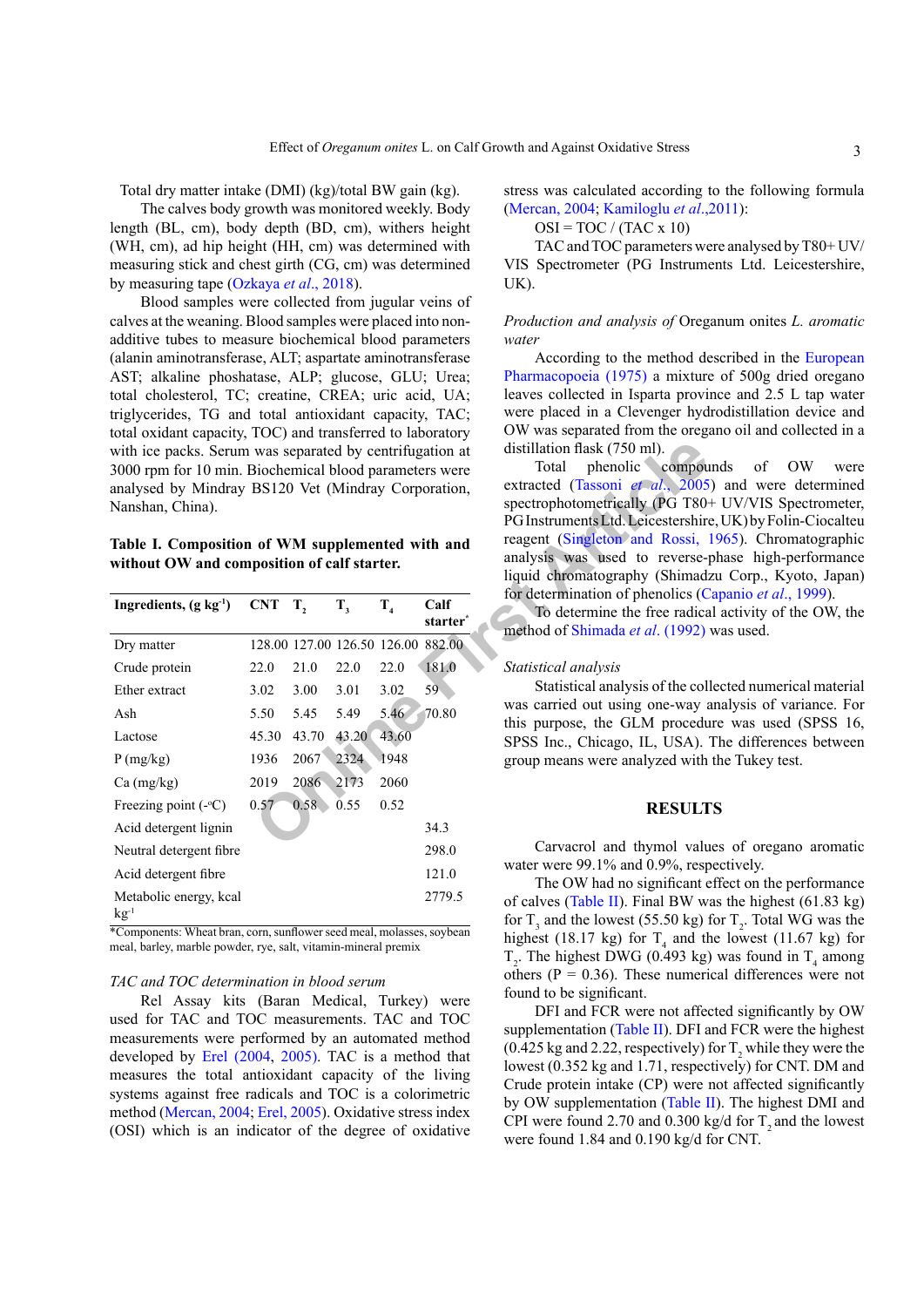#### S. Özkaya *et al.*

| <b>Growth parameters</b>       | <b>CNT</b>       |                  |                  | T                | P value |
|--------------------------------|------------------|------------------|------------------|------------------|---------|
| Initial body weight, (kg)      | $40.83 \pm 1.42$ | $43.83 \pm 2.09$ | $44.33 \pm 4.15$ | $39.67 \pm 3.71$ | 0.66    |
| Final body weight, (kg)        | $55.67\pm0.83$   | $55.50 \pm 1.76$ | $61.83 \pm 1.76$ | $57.83 \pm 2.59$ | 0.13    |
| Total weight gain, (kg)        | $14.83 \pm 1.92$ | $11.67\pm0.33$   | $17.50 \pm 3.88$ | $18.17 \pm 1.30$ | 0.24    |
| Daily weight gain, (kg)        | $0.398 \pm 0.02$ | $0.387\pm0.04$   | $0.454\pm0.08$   | $0.493\pm0.01$   | 0.36    |
| Daily feed intake, (kg)        | $0.352 \pm 0.02$ | $0.425 \pm 0.03$ | $0.406 \pm 0.03$ | $0.405 \pm 0.06$ | 0.59    |
| FCR (feed intake: BW), (kg/kg) | $1.71 \pm 0.06$  | $2.22 \pm 0.36$  | $1.74\pm0.37$    | $1.78 \pm 0.06$  | 0.51    |
| FCR of DM                      | $1.84 \pm 0.07$  | $2.70 \pm 0.47$  | $1.96 \pm 0.50$  | $2.16\pm0.14$    | 0.38    |
| FCR of CP                      | $0.190 \pm 0.01$ | $0.300 \pm 0.05$ | $0.212 \pm 0.05$ | $0.237 \pm 0.28$ | 0.30    |

<span id="page-3-0"></span>**Table II. Effects of OW supplementation on calves' growth performance (Mean±S.E).**

FCR, Feed conversion ratio; DM, Dry matter; CP, Crude protein; CNT, control. For composition of  $T_2$ ,  $T_3$  and  $T_4$ , see [Table I](#page-2-0).

**Table III. Effects of OW supplementation on calves' body measurements (Mean±S.E).** 

<span id="page-3-1"></span>

| <b>Measurements</b> | <b>CNT</b>                     | <b>T2</b>                    | <b>T3</b>                     | T4                             | P value |
|---------------------|--------------------------------|------------------------------|-------------------------------|--------------------------------|---------|
| Body length, (cm)   |                                |                              |                               |                                |         |
| Initial             | $69.67 \pm 0.33$               | $69.50 \pm 1.04$             | $70.50 \pm 2.25$              | $67.00 \pm 2.47$               | 0.56    |
| Final               | $76.50\pm0.50$                 | $76.33 \pm 1.36$             | 79.67±1.96                    | $77.17 \pm 2.13$               | 0.48    |
| Difference          | $6.83 \pm 0.44$ <sup>B</sup>   | $6.83 \pm 0.73$ <sup>B</sup> | $9.17 \pm 0.67$ <sup>AB</sup> | $10.17 \pm 0.60^{\text{A}}$    | 0.01    |
| Wither height, (cm) |                                |                              |                               |                                |         |
| Initial             | 78.50±0.29                     | $77.67 \pm 1.20$             | 78.67±0.88                    | $76.33 \pm 1.86$               | 0.42    |
| Final               | $84.00 \pm 0.58$               | $83.83 \pm 1.17$             | $86.17 \pm 1.42$              | $83.67 \pm 1.20$               | 0.53    |
| Difference          | $5.50 \pm 0.87$                | $6.17 \pm 0.73$              | $7.50 \pm 1.44$               | $7.33 \pm 0.88$                | 0.49    |
| Body depth, (cm)    |                                |                              |                               |                                |         |
| Initial             | $28.00 \pm 0.58$               | $29.67 \pm 0.33$             | $29.33 \pm 1.33$              | $28.00 \pm 1.15$               | 0.50    |
| Final               | $32.17 \pm 0.73$               | 33.17±0.60                   | $34.17\pm0.60$                | $33.17 \pm 0.60$               | 0.25    |
| Difference          | $4.17 \pm 0.73$                | $3.50 \pm 0.76$              | $4.83 \pm 1.01$               | $5.17 \pm 0.60$                | 0.49    |
| Hip height, (cm)    |                                |                              |                               |                                |         |
| Initial             | 80.33±0.88                     | $80.50 \pm 1.26$             | $80.67 \pm 1.20$              | $78.00 \pm 2.03$               | 0.52    |
| Final               | 87.00 ± 0.58                   | $86.50 \pm 1.32$             | $90.00 \pm 1.26$              | $87.17 \pm 1.36$               | 0.23    |
| Difference          | $6.67 \pm 1.45$                | $6.00 \pm 0.58$              | $9.33 \pm 0.83$               | $9.17 \pm 1.48$                | 0.49    |
| Chest girth, (cm)   |                                |                              |                               |                                |         |
| Initial             | $74.00 \pm 1.53$               | $75.00 \pm 1.00$             | $76.00 \pm 3.06$              | $72.67 \pm 2.19$               | 0.72    |
| Final               | $84.00 \pm 0.01$ <sup>AB</sup> | $82.17 \pm 0.83^{\rm B}$     | $87.00 \pm 1.00^{\text{A}}$   | $84.67 \pm 1.20$ <sup>AB</sup> | 0.03    |
| Difference          | $10.00 \pm 1.53$               | $7.17 \pm 0.93$              | $11.00 \pm 2.89$              | $12.00 \pm 1.00$               | 0.32    |

<sup>A,B</sup> Means in a same row with different superscripts are significantly different (*P*<0.05). For composition of  $T_2$ ,  $T_3$  and  $T_4$ , see [Table I](#page-2-0).

Although the differences among groups for BL were not significant in weaning, the difference between initial and final BL was significant ([Table III](#page-3-1)); it had greater values in T4 compared to CNT and T2 groups. Also, differences among groups for CG in weaning were significant ( $P < 0.05$ ); T3 had greater values than T2 group. When body measurements were taken into consideration, an increasing tendency was observed in OW groups compared to the CNT.

Effects of OW on blood parameters are shown in [Table](#page-4-0)

[IV](#page-4-0). Blood parameters were not affected by OW except AST. T3 calves had significantly lower AST compared to T2 and T4 group  $(P<0.01)$ .

OW affected TAC vaue not significantly  $(P = 0.74)$ compared to the CNT [\(Table III](#page-3-1)). A non-significant difference between TOC and OSI values was obtained. When the results were evaluated in general, a nonsignificant decrease in TOC level and an increase in TAC level were observed in the OW groups compared to the control group [\(Table III\)](#page-3-1).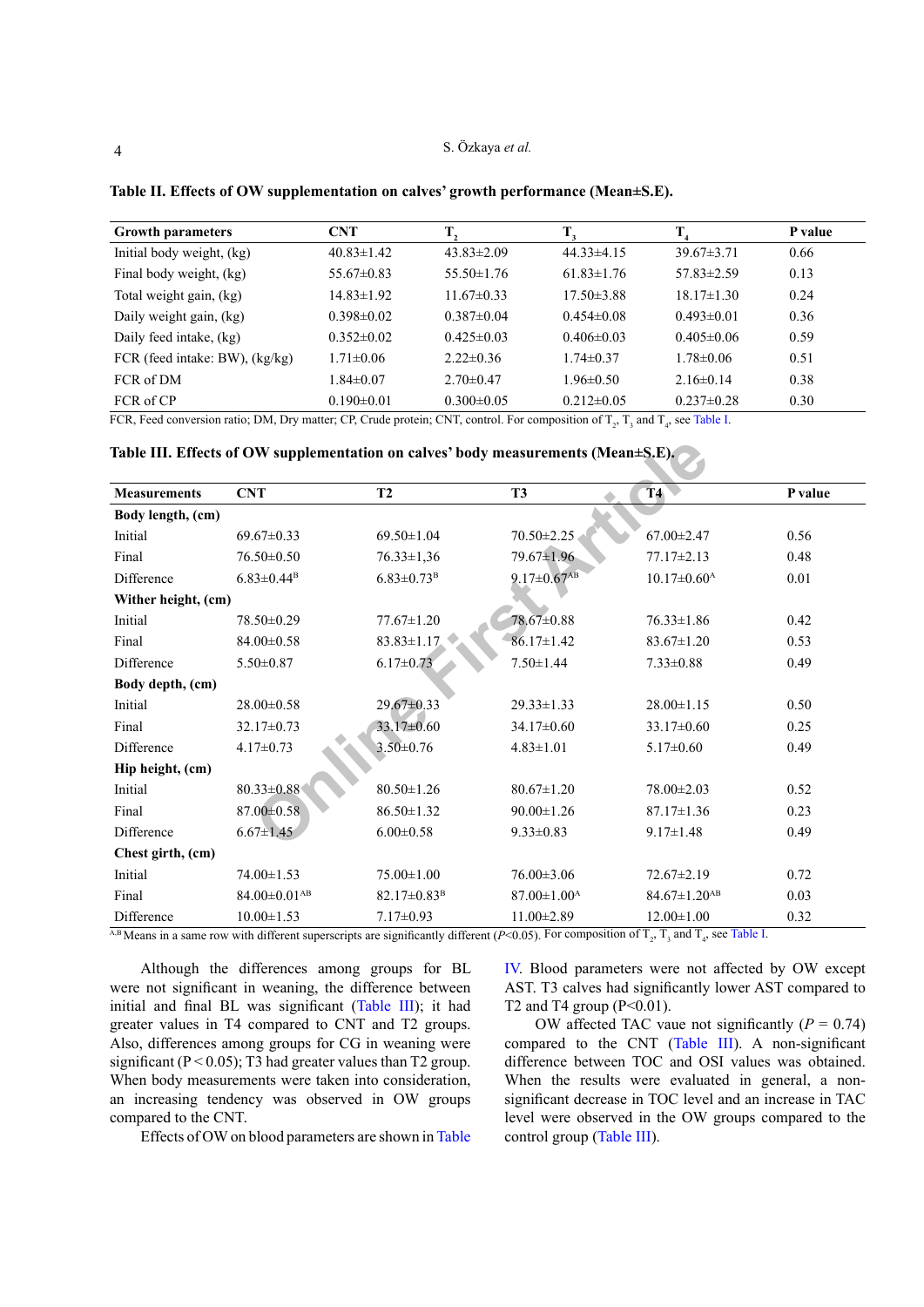<span id="page-4-0"></span>**Table IV. Effects of OW supplementation on calves blood parameters and nutritional oxidative stress (Mean±S.E).**

| <b>Biochemical components</b>                                        | <b>CNT</b>                   | T,                            | $T_{3}$                       | $T_{A}$ n ± S.E.              | P    |
|----------------------------------------------------------------------|------------------------------|-------------------------------|-------------------------------|-------------------------------|------|
| Alanine aminotransferase $(\mu/L)$                                   | $11.33 \pm 3.28$             | $13.67 \pm 0.67$              | $10.33 \pm 3.18$              | $27.7 \pm 1.19$               | 0.26 |
| Aspartate aminotransferase $(\mu/L)$                                 | $67.83\pm4.98$ <sup>AB</sup> | $71.67 \pm 2.91$ <sup>A</sup> | $56.00 \pm 0.58$ <sup>B</sup> | $79.00 \pm 2.31$ <sup>A</sup> | 0.01 |
| Alkaline phosphatase $(\mu/L)$                                       | $441.0 \pm 51.7$             | $435.0 \pm 41.4$              | 389.7±47.3                    | $424.7 \pm 58.3$              | 0.89 |
| Glucose $(mg/dL)$                                                    | $104.0 \pm 9.45$             | $107.0 \pm 9.35$              | $103.0 \pm 2.33$              | $90.0 \pm 1.53$               | 0.35 |
| Urea $(mg/dL)$                                                       | $24.70 \pm 2.76$             | $25.97 \pm 9.53$              | $19.57\pm 6.73$               | $23.53\pm 6.37$               | 0.92 |
| Total cholesterol (mg/dL)                                            | $129.4 \pm 12.3$             | $130.3 \pm 10.8$              | $156.64\pm 6.78$              | 144.16±4.45                   | 0.19 |
| Creatine $(mg/dL)$                                                   | $1.92 \pm 0.12$              | $1.69 \pm 0.27$               | $1.74 \pm 0.24$               | $1.70 \pm 0.06$               | 0.82 |
| Uric acid $(mg/dL)$                                                  | $1.00 \pm 0.00$              | $1.00 \pm 0.00$               | $0.67 \pm 0.33$               | $1.00 \pm 0.00$               | 0.44 |
| Triglyceride $(g/mL)$                                                | 70.86±7.39                   | $48.40 \pm 20.80$             | $64.50 \pm 17.80$             | $54.82 \pm 8.17$              | 0.72 |
| Total oxidant capacity ( $\mu$ mol H <sub>2</sub> O <sub>2</sub> /L) | $3.43 \pm 1.89$              | $2.53 \pm 0.69$               | $2.11 \pm 1.60$               | $2.29 \pm 1.00$               | 0.92 |
| Total antioxidant capacity (mmol Trolox Equivalent/L)                | $2.81 \pm 0.28$              | $3.29 \pm 0.96$               | $4.82 \pm 2.29$               | $3.82\pm0.88$                 | 0.74 |
| Oxidative stress index $(TOC/TAC*10)$                                | $0.12 \pm 0.08$              | $0.11 \pm 0.69$               | $0.09 \pm 0.09$               | $0.06 \pm 0.04$               | 0.95 |

<sup>A,B</sup>Means in a same row with different superscripts are significantly different (*P*<0.05). For composition of  $T_z$ ,  $T_z$  and  $T_x$ , see [Table I](#page-2-0).

### **DISCUSSION**

Carvacrol and thymol values of oregano aromatic water were 99.1% and 0.9%, respectively.

**EXECTS 10**<br>
IMP[O](#page-7-3) ITO The Equivalen[t](#page-6-10)/L)  $2.81\pm0.28$   $3.29\pm0.96$   $4.82\pm2.29$ <br>
COCTAC\*10)  $0.12\pm0.08$   $0.11\pm0.69$   $0.09\pm0.09$ <br>
different superscripts are significantly different (P<0.05). [F](#page-6-2)or compos[i](#page-7-0)tion of  $T_a$ ,  $T_a$ No significant increase in BW of calves was observed at final weight ([Table II](#page-3-0)). These results are similar with the studies reporting that the supplementation of various plants and extracts has no effects on the BW of calves [\(Hassan](#page-6-9) *et al*., 2013; Vakili *et al*., 2013; Ozkaya *et al*., [2018;](#page-6-2) Tapki *et al*[., 2020](#page-7-4)). Seifzadeh *et al*. (2017) indicated that the medical plant mixtures increased BW. Total WG was the highest (18.17 kg) for  $T_4$  and the lowest (11.67 kg) for  $T_2$ . The highest DWG (0.493 kg) was found in T<sub>4</sub> among others. Seifzadeh *et al.* (2017) reported that medical plant mixtures increased DWG while Hassan and [Abdel-Rahem \(2013\)](#page-6-9), Vakili *et al*. (2013) and Ozkaya *et al*[. \(2018\)](#page-6-2) reported that the increase was not found statistically significant. Tapki *et al*[. \(2020\)](#page-7-4) reported that oregano essential oil significantly increased total weight gain and DWG of calves. In some studies, conducted with broilers, it was reported that oregano essential oil had no effect on live weight gain (Alp *et al*[., 2012;](#page-5-3) [Bozkurt](#page-5-4) *et al*., [2016\)](#page-5-4) while some reported an improved live weight gain [\(Mohiti-Asli and Ghanaatparast-Rashi, 2015](#page-6-17)).

DFI and FCR were not affected significantly by OW among groups ([Table II](#page-3-0)). DM and CP were not affected significantly by OW among groups ([Table II\)](#page-3-0). [Hosoda](#page-6-1) *et al*[. \(2006\)](#page-6-1) reported that the supplementation of clove, peppermint and lemongrass increased DMI (P < 0.05). Similarly, [Seifzadeh](#page-7-0) *et al*. (2017) reported that medical plant mixtures increased DMI. In contrast, [Hassan and](#page-6-9) [Abdel-Rahem \(2013\)](#page-6-9) and Vakili *et al*[. \(2013\)](#page-7-3) reported that DMI increase was not significant a finding that is

similar to our study. Seifzadeh *et al*. (2017), [Hassan and](#page-6-9) Abdel-Rahem (2013), Vakili *et al*. (2013) and [Frankic](#page-6-10) *et al*. (2010) reported that the increase in FCR was not significant, as indicated in our study. Tapki *et al*[. \(2020\)](#page-7-4) reported that the supplementation of oregano essential oil significantly reduced DFI, DMI and FCR of calves. The supplementation of oregano essential oil improved FCR in broilers (Alp *et al*., 2012; Bozkurt *et al*., 2014; [Mohiti-Asli](#page-6-17) and Ghanaatparast-Rashi, 2015).

Effects of OW on body measurements of calves are shown in Table III. The difference between initial and final BL and also final CG was found significant. [Ozkaya](#page-6-2) *et al*. (2018) reported that the supplementation of OW to milk replacer had no significant effect on body measurements of calves, but they observed a numerical increase compared to the control group.

Effects of OW on blood parameters are shown in [Table IV](#page-4-0). Blood parameters were not affected by OW except AST. Calves which were provided with diet  $T<sub>3</sub>$ have significantly the lowest ( $P=0.01$ ) AST in serum among others. In a study, which cloves, peppermint and lemaongrass were supplemented, cholesterol value increased by the supplementation of clove, however, the blood metabolites were not affected by the peppermint, lemongrass and the mixture of these three [\(Hosoda](#page-6-1) *et al*[., 2006](#page-6-1)). In addition, thyme and cinnamon supplement did not affect blood metabolites (Vakili *et al*[., 2013](#page-7-3)). [Seifzadeh](#page-7-0) *et al*. (2017) observed that the supplementation of 3% of medical plant mixture increased the TP value but did not affect the glucose, cholesterol, triglyceride and albumin values. [Hassan and Abdel-Rahem \(2013\)](#page-6-9) reported that cumin and garlic increased TP ( $P < 0.05$ ) value but decreased cholesterol ( $P < 0.05$ ), although they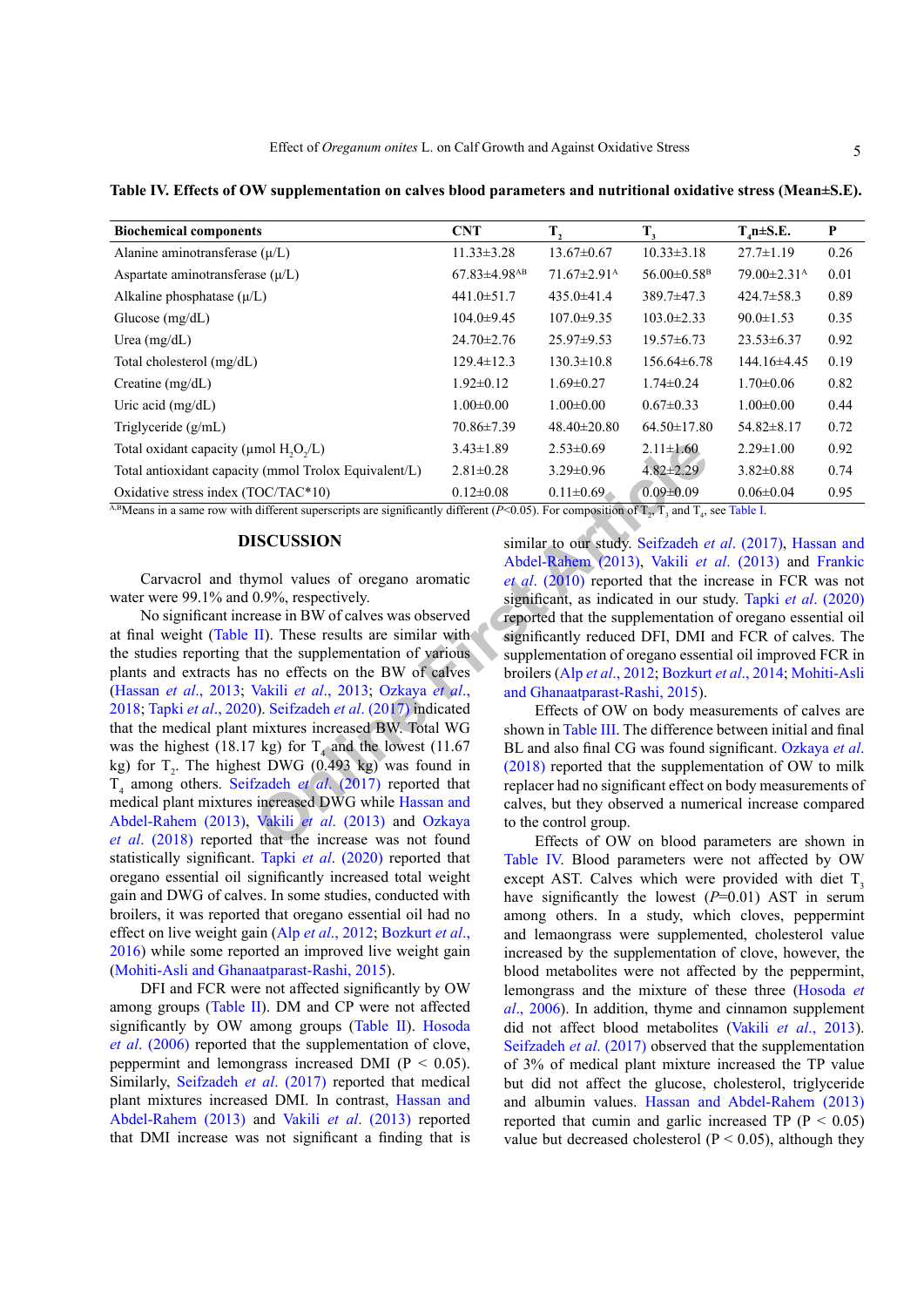observed that ALT and AST values decreased, which was not significant. Ozkaya *et al*[. \(2018\)](#page-6-2) observed that the supplementation of OW to milk replacer had no effect on the biochemical blood parameters of calves.

**O** a considerable that the DIS and consideration of the set all that the set all the set all the set all the set all the set all the set all the set all the set all the set all the set all the set all the set all the set When the results are evaluated in general, a nonsignificant decrease in TOC level and a non-significant increase in TAC level are observed in OW groups compared to control [\(Table III](#page-3-1)). TAC included enzymes such as superoxide dismutase, catalase and glutathione peroxidase and macromolecules such as albumin, ceruloplasmin and ferritin. TAC provides more convenient biological information compared to that obtained by measuring individual components because it considers the cumulative effect of all antioxidants present in plasma and body fluids [\(El-Nekeety](#page-6-3) *et al*., 2011). The decrease in TAC level indirectly indicates an increase in damage due to oxidative stress ([Abdel-Wahhab](#page-5-5) *et al*., 2010; Choi *et al*., 2010). In this context, current study showed that OW increased TAC levels of calves and could be used as a protection against oxidative stress. It has been reported that rats fed by aflatoxin-contaminated diet decreased TAC levels in liver damage caused by aflatoxin, but applied *Thymus vulgaris* essential oils increases TAC levels and that this essential oil is a potential antioxidant and it protects against aflatoxin toxicity (El-Nekeety *et al*., 2011). Frankic *et al*. [\(2010\)](#page-6-10) observed that the mixtures did not affect the TAC value and the results were close to each other.

The high the OSI level in CNT may be due to the high oxidative capacity and the low of antioxidant capacity (Ogut *et al*[., 201](#page-6-19)3). It was reported that the OSI value decreased or increased parallel with the TOC value [\(Daggulli](#page-6-20) *et al*., 2014; Marcil *et al*., 2013; Yucel *et al*., [2015\)](#page-7-8).

As far as we observed, there have been no studies published on the effects of OW supplementation on oxidative stress of calves. While we have used *Oreganum onites* L. aromatic water in our study, some studies have used oregano and thyme essential oils and some have used essential oils of other herbs and leaves. Therefore, it is difficult to compare *Oreganum onites* L. aromatic water to others.

#### **CONCLUSIONS**

Applied doses 60 and 80ml OW showed tendency to increase calves' growth performance. The results of this work indicate that supplementation of OW reduced oxidative stress. OW has a potential antioxidant activity and a protective effect on the oxidative stress and this protection was dose-dependent. It can be concluded that, better dose to feed calves is WM, which contains 60-80 ml OW, which is better to prevent oxidative stress. The

use of *Oreganum onites* L. aromatic water can support the antioxidative defense mechanism and reduce the effect of oxidative stress that often occurs in intensive livestock production, thus enabling healthier calves to be raised, as well as providing economic husbandry by reducing health expenses of the enterprise. In addition to all these, the use of *Oreganum onites* L. aromatic water, which is a byproduct, in animal husbandry will increase its added value and contribute to the national economy.

#### **ACKNOWLEDGMENTS**

We would like to thank managers of the Osmanli Dairy Cow Farm for allowing us to do this study. This research did not receive any specific funding.

### *Statement of conflict of interest*

No potential conflict of interest was reported by the authors.

## **REFERENCES**

- <span id="page-5-5"></span>Abdel-Wahhab, M.A., Hassan, N.S., El-Kady, A.A., Khadrawy, Y.A., El-Nekeety, A.A., Mohamed, S.R., Sharaf, H.A., and Mannaa, F.A., 2010. Red gingseng extract protects against aflatoxin  $B_1$  and fumonisins-induced hepatic pre-cancerous lesions in rats. *Fd. Chem. Toxicol.,* **48:** 733-742. [https://](https://doi.org/10.1016/j.fct.2009.12.006) doi.org/10.1016/j.fct.2009.12.006
- <span id="page-5-3"></span>Alp, M., Midilli, M., Kocabagli, N., Yilmaz, H., Turan N., Gargili, A., and Acar, N., 2012. The effects of dietary oregano essential oil on live performance, carcass yield, serum immunoglobulin G level, and oocyst count in broilers. *J. appl. Poult. Res.,* **21:** 630-636. <https://doi.org/10.3382/japr.2012-00551>
- <span id="page-5-0"></span>Anadon, A., 2006. The EU ban of antibiotics as feed additives (2006): Alternatives and consumer safety. *J. Vet. Pharmacol. Therap.,* **29**(**Suppl 1**): 41-46. [https://doi.org/10.1111/j.1365-](https://doi.org/10.1111/j.1365-2885.2006.00775_2.x) [2885.2006.00775\\_2.x](https://doi.org/10.1111/j.1365-2885.2006.00775_2.x)
- <span id="page-5-2"></span>Bakirel, T., Bakirel, U., Keles, O.U., Ulgen, S.G., and Yardibi, H., 2008. *In vivio* assessment of antidiabetic and antioxidant activities of rosemary (*Rosmarinus officinallis*) in alloxan-diabetic rabbits. *J. Ethnopharmacol.,* **116**: 64-73. [https://](https://doi.org/10.1016/j.jep.2007.10.039) [doi.org/10.1016/j.jep.2007.10.039](https://doi.org/10.1016/j.jep.2007.10.039)
- <span id="page-5-1"></span>Baydar, H., Sagdic, O., Ozkan, G., and Karadogan, T., 2004. Antibacterial activity and composition of essential oils. *Curr. Pharm. Des.,* **14**: 3106-3119.
- <span id="page-5-4"></span>Bozkurt, M., Em, S., Oktayoglu, P., Turkcu, G., Yuksel, H., Sariyildiz, M.A., Caglayan, M., Batmaz, I., Nas, K., Bozkurt, Y., and Kuyumcu, M., 2014. Carvacrol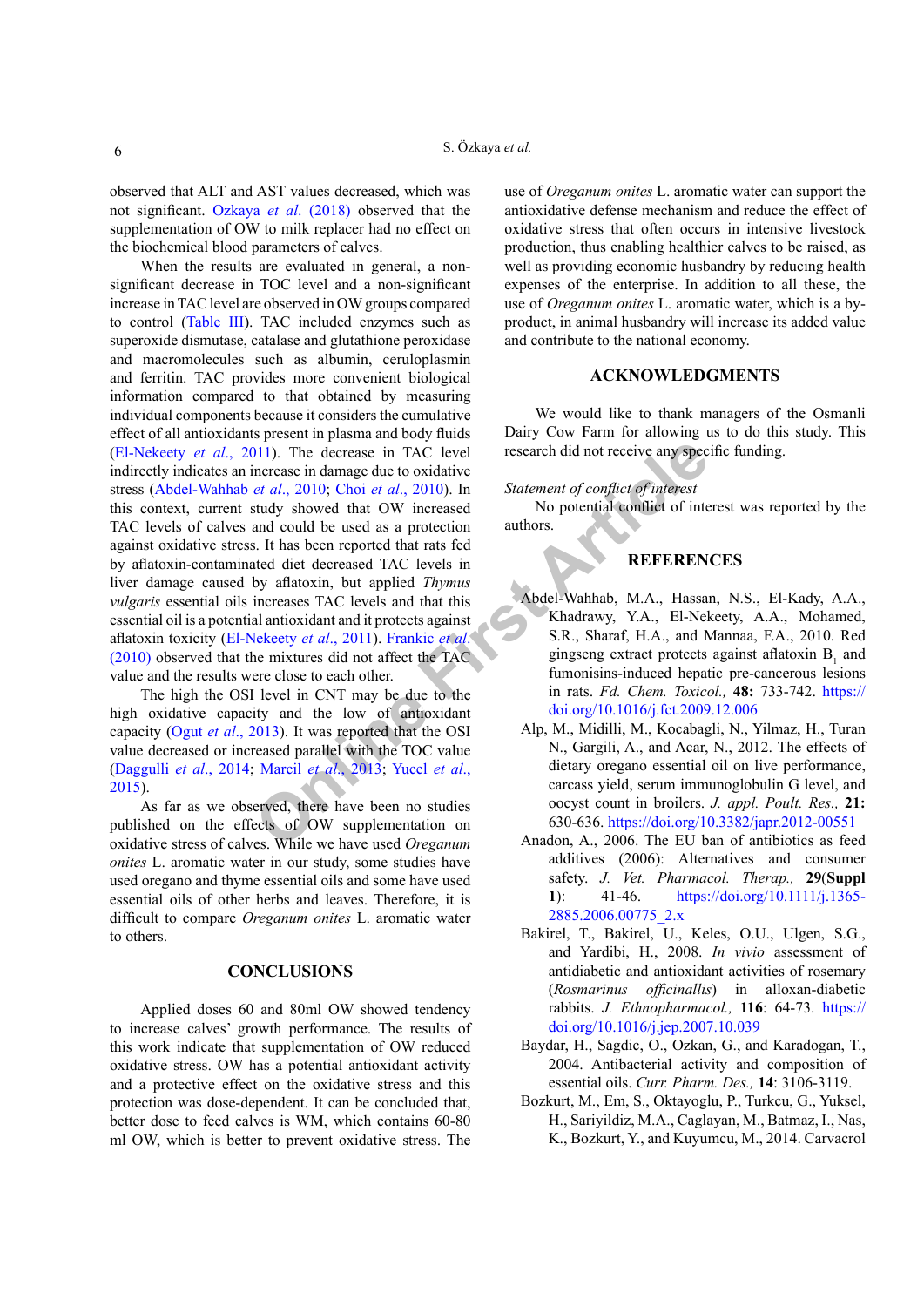prevents methotrexate-induced renal oxidative injury and renal damage in rats. *Clin. Invest. Med.,* **37**: E19-E25. [https://doi.org/10.25011/cim.](https://doi.org/10.25011/cim.v37i1.20865) [v37i1.20865](https://doi.org/10.25011/cim.v37i1.20865)

- <span id="page-6-16"></span>Capanio, F., Alloggio, V., and Gomes, T., 1999. Phenolic compounds of virgin olive oil: Influence of paste preparation techniques. *Fd. Chem.,* **64:** 203-209. [https://doi.org/10.1016/S0308-8146\(98\)00146-0](https://doi.org/10.1016/S0308-8146(98)00146-0)
- <span id="page-6-6"></span>Cetkovic, G.S., Djilas, S.M., Canadanovic-Brunet, J.M., and Tumbas, V.T., 2004. Antioxidant properties of marigold extracts. *Fd. Res. Int.,* **37:** 643-650. <https://doi.org/10.1016/j.foodres.2004.01.010>
- <span id="page-6-18"></span>Choi, K.C., Chung, W.T., Kwon, J.K., Yu, J.Y., Hang, Y.S., Lee, S.Y., and Lee, J.C., 2010. Inhibitory effects of quercetin on aflatoxin  $B_1$ -induced hepatic damage in mice. *Fd. Chem. Toxicol.,* **48**: 2747- 2753.<https://doi.org/10.1016/j.fct.2010.07.001>
- <span id="page-6-5"></span>Craig, W.J., 2001. Herbal remedies that promote health and prevent disease. In: *Vegetables, fruits, and herbs in health promotion* (ed. R.R. Watson). Florida, CRC Press, Boca Raton, pp. 179-204. <https://doi.org/10.1201/9781420042542.sec3>
- <span id="page-6-20"></span><span id="page-6-3"></span>Daggulli, M., Dede, O., Utangac, M.M., Bodakci, M.N., Hatipoglu, N.K., Penbegul, N., Sancaktutar, A.A., Bozkurt, Y., Türkcü, G., and Yüksel, H., 2014. Protective effects of carvacrol against methotrexate-induced testicular toxicity in rats. *Int. J. clin. exp. Med.,* **7**: 5511-5516.
- 2. For the controllation of the same of the same of the same of the same of the same of the same of the same of the same of the same of the same of the same of the same of the same of the same of the same of the same of th El-Nekeety, A.A., Mohamed, S.R., Hathout, A.S., Hassan, N.S., Aly, S.E., and Abdel-Wahhab, M.A., 2011. Antioxidant properties of *Thymus vulgaris* oil against aflatoxin-induce oxidative stress in male rats. *Toxicon,* **27**: 984-991. https://doi. [org/10.1016/j.toxicon.2011.03.021](https://doi.org/10.1016/j.toxicon.2011.03.021)
- <span id="page-6-11"></span>Erel, O., 2004. A novel automated method to measure total antioxidative response against potent free radical reactions. *Clin. Biochem.,* **37:** 112-119. <https://doi.org/10.1016/j.clinbiochem.2003.10.014>
- <span id="page-6-12"></span>Erel, O., 2005. A new automated colorimetric method for measuring total oxidant status. *Clin. Biochem.,* **38:** 1103-1111. [https://doi.org/10.1016/j.](https://doi.org/10.1016/j.clinbiochem.2005.08.008) [clinbiochem.2005.08.008](https://doi.org/10.1016/j.clinbiochem.2005.08.008)
- <span id="page-6-15"></span>European Phamacopoeia, 1975. *European pharmacopoeia*. 3. Maissonneuve. Sainte-Ruffine, pp. 68.
- <span id="page-6-7"></span>Fasseas, M.K., Mountzouris, K.C., Tarantilis, P.A., Polissiou, M., and Zervas, G., 2008. Antioxidant activity in meat treated with oregano and sage essential oils. *Fd. Chem.,* **106:** 1188-1194. [https://](https://doi.org/10.1016/j.foodchem.2007.07.060) [doi.org/10.1016/j.foodchem.2007.07.060](https://doi.org/10.1016/j.foodchem.2007.07.060)
- <span id="page-6-10"></span>Frankic, T., Levart, A., and Salobir, J., 2010. The effect of vitamin E and plant extract mixture composed

of carvacrol, cinnamaldehyde and capsicin on oxidative stress induced by high PUFA load in young pigs. *Animal,* **4:** 572-578. [https://doi.](https://doi.org/10.1017/S1751731109991339) [org/10.1017/S1751731109991339](https://doi.org/10.1017/S1751731109991339)

- <span id="page-6-4"></span>Halliwell, B., Aescbach, R., Löliger, J., and Aruoma, O. T., 1995. The characterization of antioxidants. *Fd. Chem. Toxicol.,* **33:** 601-617. [https://doi.](https://doi.org/10.1016/0278-6915(95)00024-V) [org/10.1016/0278-6915\(95\)00024-V](https://doi.org/10.1016/0278-6915(95)00024-V)
- <span id="page-6-9"></span>Hassan, E.H., and Abdel-Rahem, S.M., 2013. Response of growing buffalo calves to dietary supplementation of caraway and garlic as natural additives. *World appl. Sci. J.,* **22:** 408-414.
- <span id="page-6-1"></span>Hosoda, K., Kuramoto, K., Eruden, B., Nishida, T., and Shioya, S., 2006. The effects of three herbs as feed supplements on blood metabolites, hormones, antioxidant activity, IgG concentration and ruminal fermentation in Holstein steers. *Asian Austral. J. Anim. Sci.,* **19:** 35-41. [https://doi.org/10.5713/](https://doi.org/10.5713/ajas.2006.35) ajas.2006.35
- <span id="page-6-14"></span>Kamiloglu, N.N., Beytut, E., and Kamiloglu, A., 2011. Changes in lipid peroxidation and antioxidant environment of spinal fluid with the use of bupivacaine for spinal anesthesia. *Kafkas Univ. Vet. Fak. Derg.,* **17:** 25-30.
- <span id="page-6-21"></span>Marcil, E., Yolcu, S., Beceren, N.G., Tomruk, O., and Ogut, S., 2013. Trauma scores and oxidant factor levels in trauma patients: Clinical controlled study oxidant factors in trauma patients. *Hlth. Med. J.,* **7:** 2974-2992.
- <span id="page-6-0"></span>McCall, M.R., and Frei, B., 1999. Can antioxidant vitamins materially reduce oxidative damage in humans? *Free Radic. Biol. Med.,* **26:** 1034-1053. [https://doi.org/10.1016/S0891-5849\(98\)00302-5](https://doi.org/10.1016/S0891-5849(98)00302-5)
- <span id="page-6-13"></span>Mercan, U., 2004. Importance of free radicals in toxicology. *YYU Vet. Fak. Derg.,* **15:** 91-96.
- <span id="page-6-17"></span>Mohiti-Asli, M., and Ghanaatparast-Rashti, M., 2015. Dietary oregano essential oil alleviates experimentally induced coccidiosis in broilers. *Prev. Vet. Med.,* **120:** 195-202. [https://doi.](https://doi.org/10.1016/j.prevetmed.2015.03.014) [org/10.1016/j.prevetmed.2015.03.014](https://doi.org/10.1016/j.prevetmed.2015.03.014)
- <span id="page-6-19"></span>Ogut, S., Cesur, G., Kumbul Doguc, D., Polat, M., and Yildiz, M., 2013. Investigation of possible oxidative stress in rats due to application of 99MTC dimercaptosuccinic acid (DMSA). *Nobel Med.,* **9:** 54-57.
- <span id="page-6-8"></span>Ozkan, G., Baydar, H., and Erbas, S., 2010. The influence of harvest time on essential oil composition, phenolic constituents and antioxidant properties of Turkish oregano (*Origanum anites*  and *O. indercedens*). *J. Sci. Fd. Agric.,* **90:** 205- 209.<https://doi.org/10.1002/jsfa.3788>
- <span id="page-6-2"></span>Ozkaya, S., Erbas, S., Ozkan, O., Baydar, H., and Aksu,